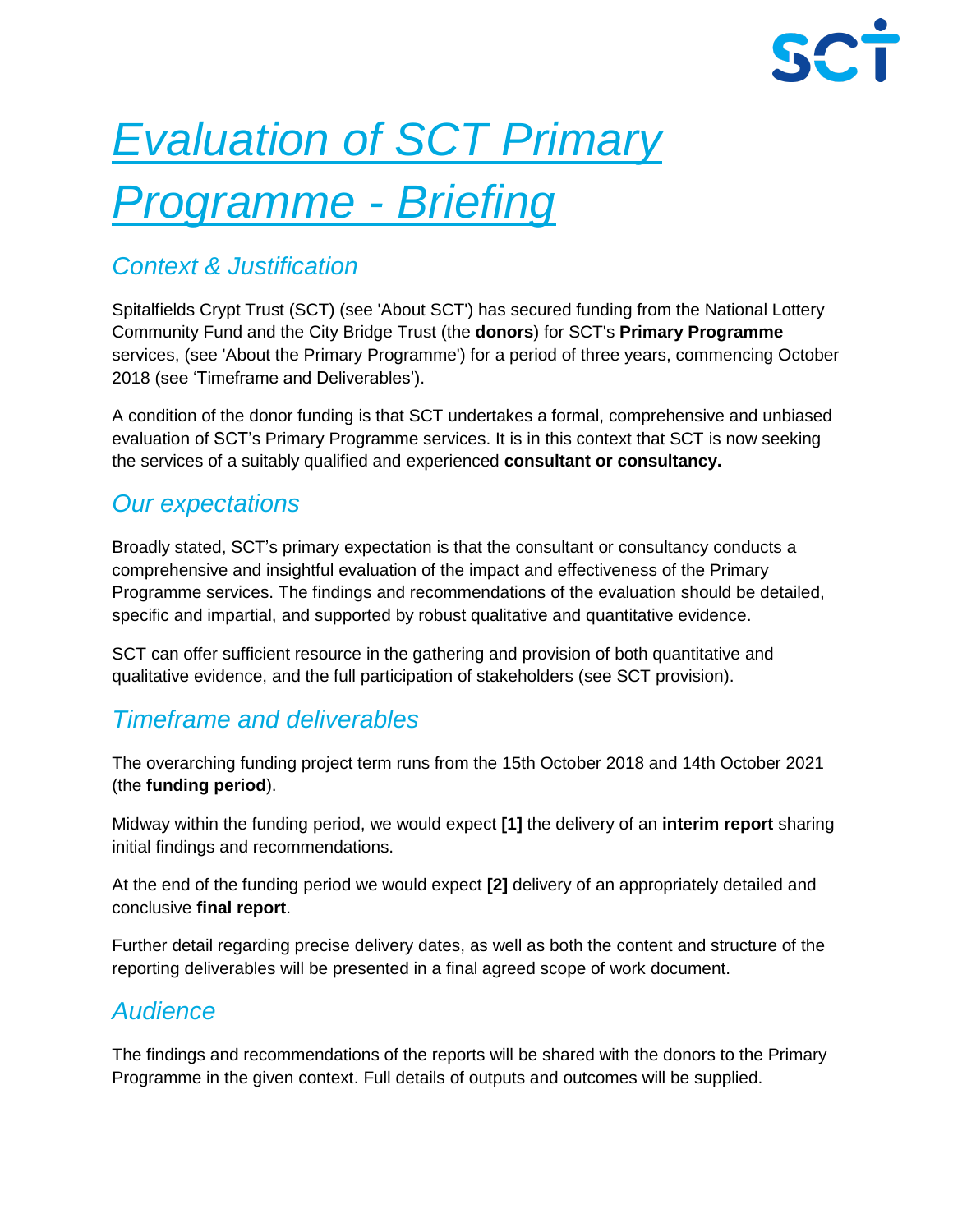

Moreover, the report may be of potential value in support of an application to extend the existing funding arrangement, or indeed form the basis of speculative approaches to prospective new funders (as far as the fair and unbiased conclusions of the evaluation permit).

We would also like to share the report findings and recommendations with key stakeholder organisations working in the homelessness and addiction sector, including the Home Office, Hackney and Tower Hamlets Councils (including Commissioners), and a number of other peers and academics. The hope is that this evaluation will serve as a platform for wider conversation about our distinct approach to complex needs and addiction, and the relevance of that approach in the landscape of current national practice.

Additionally, SCT's Senior Management Team and Board of Trustees expect conclusions of the evaluation of the report to inform operational decision-making around improvements to service provision, the continued development of monitoring and evaluation frameworks and in refining the strategic direction of travel of SCT.

# *SCT provision*

We are undertaking data collection processes for relevant quantitative data around Primary Programme activity within the period of evaluation. The data will be of sufficient volume, and have the structure and provenance to be the sound evidential basis of evaluation.

We are also collecting some qualitative data from clients via the use of self-assessment forms based on the Warwick-Edinburgh Mental Wellbeing Scale.

Further, relevant stakeholders within the organisation will be available to participate in qualitative feedback on terms which facilitate their open and honest participation.

Prima facie areas of viable inquiry include 'move-on' activity (whether clients move in a preplanned and structured way, whether they move on to supported housing or other private accommodation); 'relapse' activity (investigating possible underlying causal patterns for client relapse, or early indicators of); the role of addiction counsellors; interactions between services and the client experience of transition between them.

# *Guidance on Expressions of Interest*

We welcome Expressions of Interest from consultants or consultancies by **29th July 2019.** The first round of interviews will take place during [week beginning]. A second round of interviews for shortlisted candidates will take place during the week of **5 th August 2019**. The project is expected to commence from the end of August 2019..

Expressions of Interest should include:

- A verifiable history of relevant training/experience in the undertaking and successful completion of work of this complex nature.
- An outline of the methods and approach that would inform your work, in the context of the working practices of SCT and SCT's use of the 'Recovery Capital' framework as the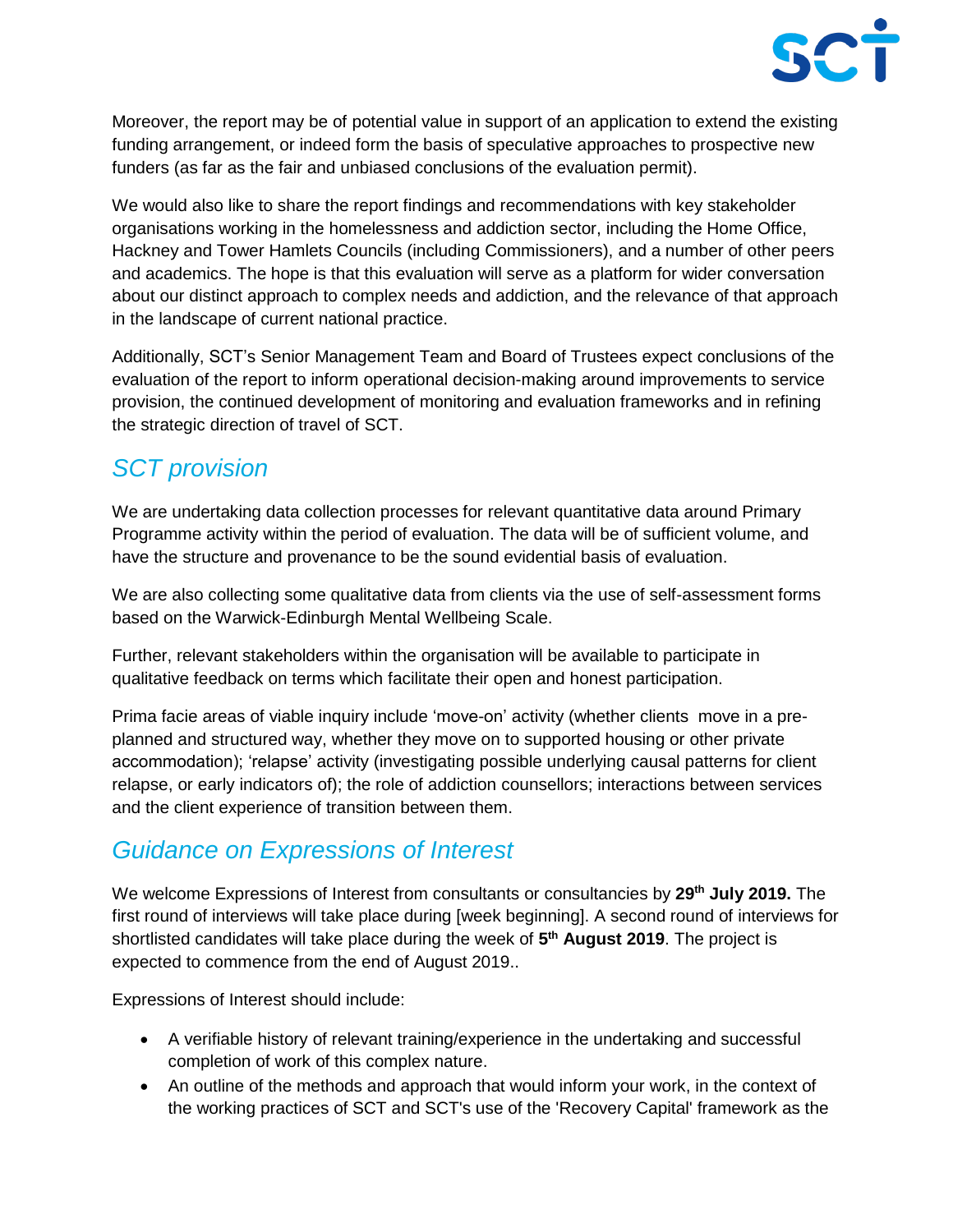

foundation of its service model. (An excellent primer on Recovery Capital can be found [here\)](https://www.thersa.org/globalassets/pdfs/blogs/a4-recovery-capital-230710-v5.pdf).

- A breakdown of your anticipated financial costs, including day rates, expenses, and inclusive of VAT. Our budget is in the range of £15,000-£20,000.
- An indication of what you would need from us in terms of time, material resources and any input/support from individuals (See 'Our Expectations' for some detail of the support and resources we can offer).
- Any further questions or points of clarification you have that would help substantiate your offering at this time.

# *About SCT*

We are an East London based charity that helps people with a history of drug or alcohol addictions and complex needs to achieve lasting recovery and a more fulfilling life.

For over 50 years we have met the needs of our local community, serving the most vulnerable and disadvantaged in society, motivated by our inclusive Christian ethos. People coming to us often have multiple and complex needs. Many will have experienced addiction, homelessness, poverty, mental illness, and encounters the criminal justice system.

We aim to address peoples' needs holistically - from housing, employability, health to social connections - all of which need careful attention to make sure people recover in the long-term.

Through our services, and by working with others, we aim to provide the UK's most effective and compassionate recovery programme.

# *What we do*

We run a residential recovery service, personal development and training services for people in recovery alongside a number of social enterprises. Our pioneering approach embodies bestpractice around addiction recovery by treating the whole person and their needs.

### *The Homeless Drop-in*

We meet the basic needs of people with the provision of food and drink, supplies of toiletries, clothing and shoes, sleeping bags, advice and links to relevant organisations and access to a wide variety of health services.

#### *The Residential and Day Programme*

We offer two phases of supported housing. Our first-stage housing provides a safe and reliable place for our beneficiaries to start their recovery journey. The day programme provides counselling and workshops relating to relapse prevention, recovery and therapy. Our residents also take part in training and development which supports improving self-esteem, creativity and life skills.

### *Choices*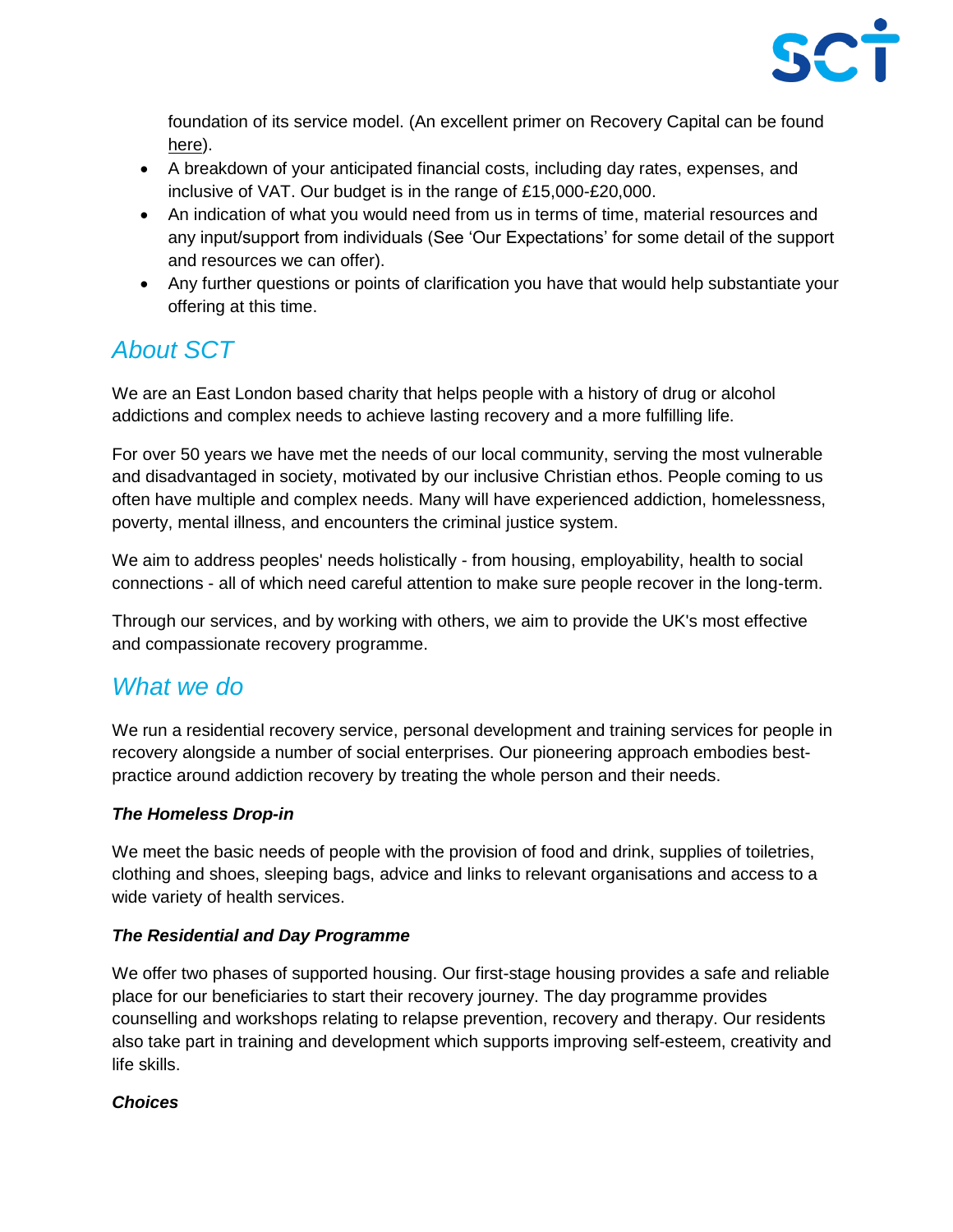

A peer-led recovery community where people come together, have fun, connect and hold each up in a safe and abstinent environment.

#### *Training and Development Centre*

We offer courses that improve self-esteem, develop creativity and give people more life skills – all the while settling them into a productive routine. Students can also get work experience and training at our social enterprises.

#### *Move-on housing*

Once residents have completed their first stage, they can move into our supported housing in North and South London. To support their on-going recovery, residents in our supported housing maintain regular contact with their expert keyworker and continue to access our day programme and recovery community.

Many begin going back to work or college or start work at one of our social enterprises. Not everyone makes a planned move into our homes, some go back to their families or we can help them to find suitable accommodation with our housing partners.

#### *Social Enterprises*

We run two social enterprises that offer a supportive training ground and work experience, improving trainees' CVs and employment prospects. Paper & Cup is located just around the corner from our Recovery Hub, serving delicious food and drinks and selling second-hand books. Restoration Station restores vintage furniture from the 1950s, 60s and 70s.

#### *Charity Shops*

The sales from our seven charity shops help to fund our services that help people in recovery to find expert support, a safe home, meaningful work and a supportive community.

## *About the Primary Programme*

The Primary Programme provides residential abstinence-based intensive trauma and addiction therapy for 16 men, provided by our addiction counselling team.

In offering residency, it also provides the safe and structured environment which is essential for the effectiveness of our deep and at times challenging.

We deliver the Primary Programme to people housed in our recovery hostel. This includes group counselling, one to one counselling and access to our other services at our Training and Development Centre. Our Housing Team also supports these men. Once they leave the Residential and Day Programme, we support them into independent accommodation or one of our move-on houses.

The Primary Programme aims to support homeless and addicted men to address the underlying issues behind their addictions to build a new life with hope, connection, health and community.